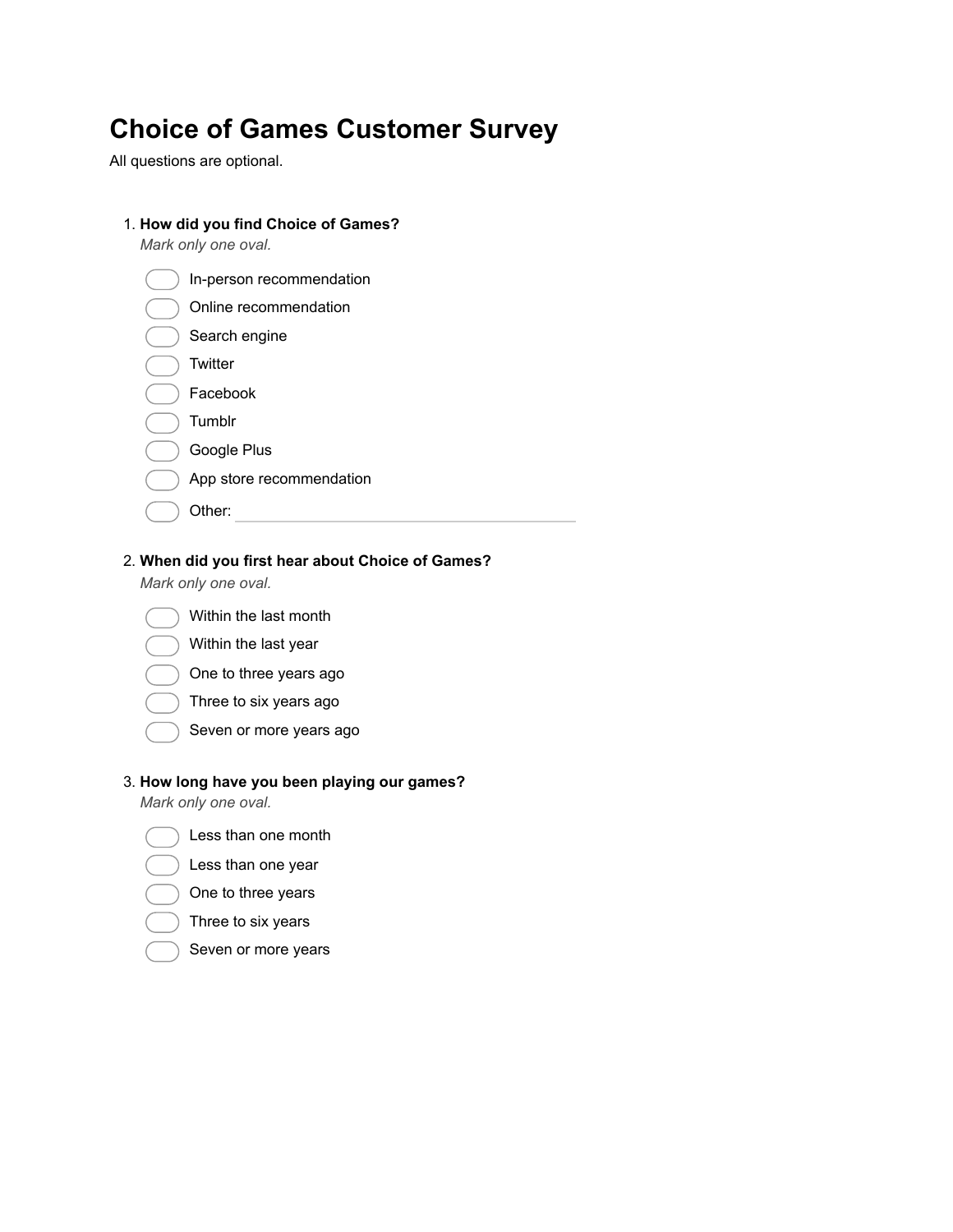4. **Approximately how many of our games do you own?**

*Mark only one oval.*

- 6-15
- 16-30
- 31-50
- 50-100
- 100+
- 

#### 5. **Have you ever recommended our games to someone else?**

*Mark only one oval.*

|  | Yes, once           |  |
|--|---------------------|--|
|  | Yes, more than once |  |

No

#### 6. **What's the primary platform where you play our games?**

*Mark only one oval.*

| Android     |
|-------------|
| iOS         |
| Amazon      |
| Steam       |
| Our website |

### 7. **Approximately what proportion of Choice of Games titles vs. Hosted Games titles do you play?**

*Mark only one oval.*

| $(\quad)$ I only play Choice of Games.                                          |  |
|---------------------------------------------------------------------------------|--|
| $\bigcirc$ I mostly play Choice of Games, but I play some Hosted Games as well. |  |

- I play an even mix of Choice of Games and Hosted Games.
- I mostly play Hosted Games, but I play some Choice of Games as well.
- I only play Hosted Games.

I don't keep track of which games are from Choice of Games and which are from Hosted

Games.

- I don't know what the distinction between Choice of Games and Hosted Games is.
- Other: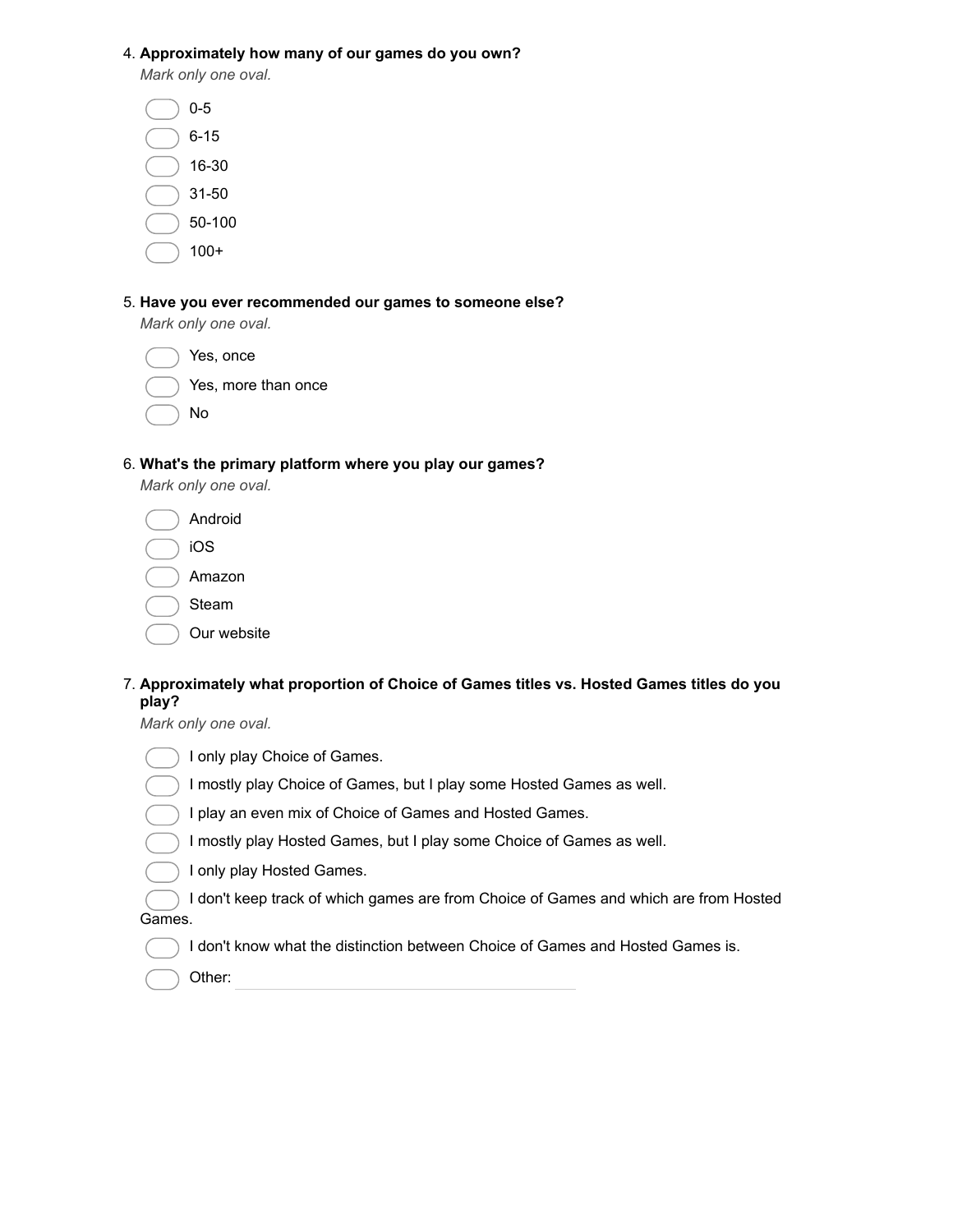### 8. **What other genres of video, computer, and/or mobile games do you play, if any?**

*Check all that apply.*

| None                   |
|------------------------|
| Action games           |
| Adventure games        |
| Action-adventure games |
| <b>RPGs</b>            |
| Simulation games       |
| Strategy games         |
| Sports games           |
| <b>Visual novels</b>   |
| Other:                 |
|                        |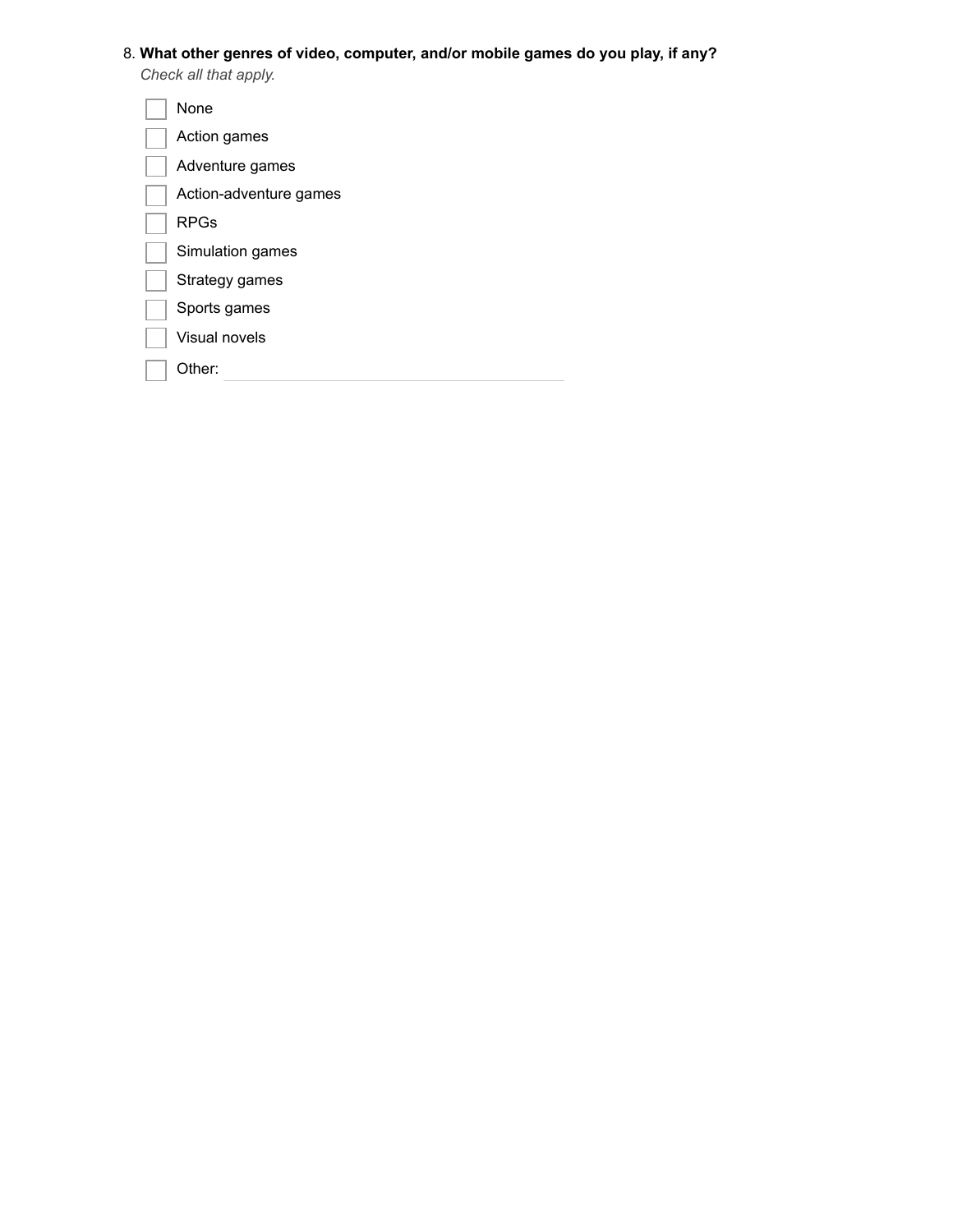#### 9. **What's your favorite Choice of Games title?**

*Mark only one oval.*

- Choice of the Dragon
- Choice of Broadsides
- Affairs of the Court: Choice of Romance
- Choice of the Vampire
- Choice of Zombies
- Heroes Rise: The Prodigy
- Eerie Estate Agent
- Choice of the Star Captain
- ) To the City of the Clouds
- The Fleet
- Choice of Kung Fu
- Treasure Seekers of the Lady Luck
- Slammed!
- Choice of the Ninja
- Choice of the Vampire: The Fall of Memphis
- Heroes Rise: The Hero Project
- The ORPHEUS Ruse
- Showdown at Willow Creek
- Reckless Space Pirates
- Choice of the Deathless
- Choice of the Rock Star
- NOLA is Burning
	- Neighborhood Necromancer
- Mecha Ace
- Heroes Rise: HeroFall
- Yeti's Parole Officer
- Curse of the Black Cat
- Psy High
- Creatures Such As We
- Choice of Robots
- Last Monster Master
- Hero of Kendrickstone
- Choice of the Petal Throne
- Hollywood Visionary
- It's Killing Time
- Champion of the Gods
- VERSUS: The Lost Ones
- A Wise Use of Time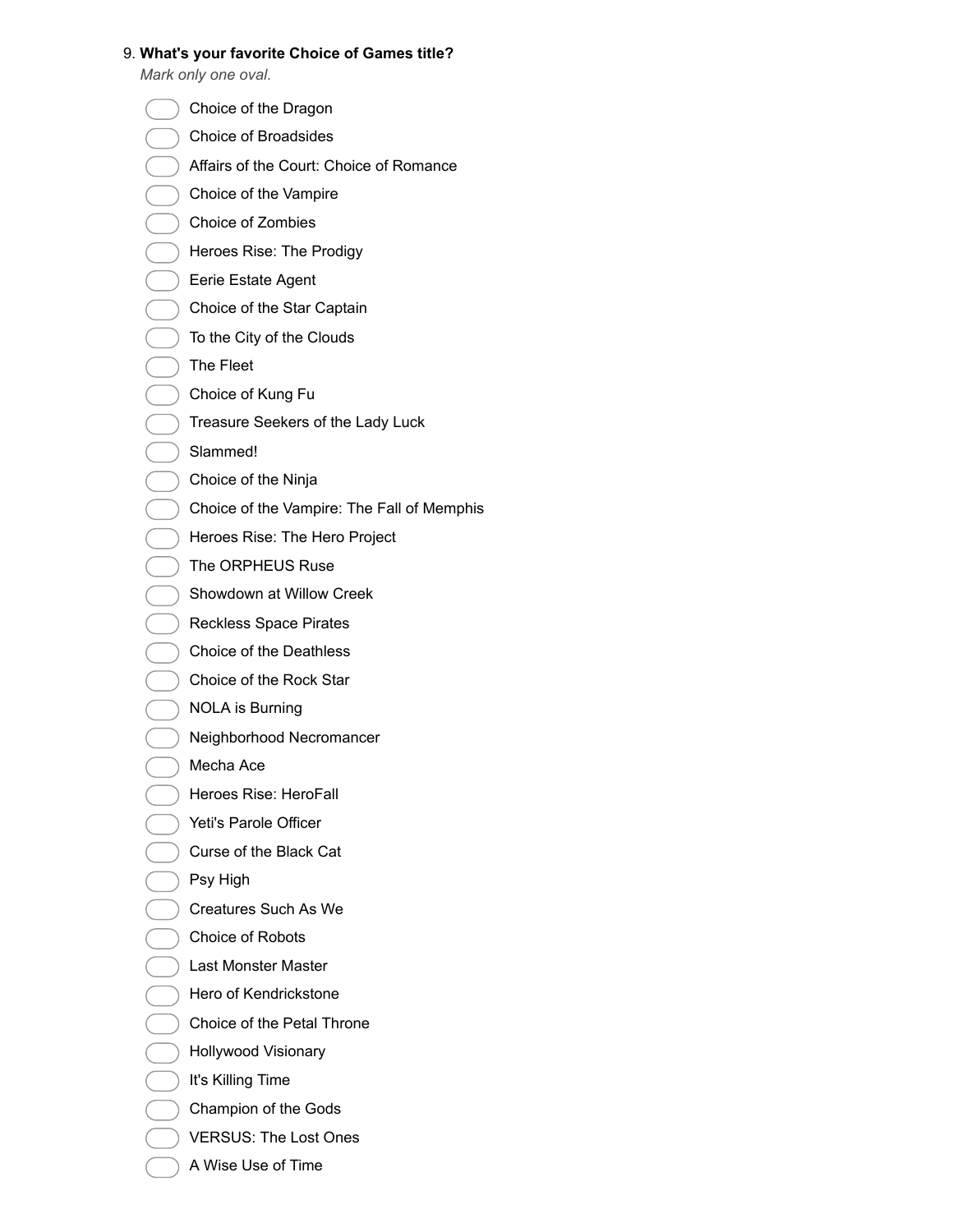- Deathless: The City's Thirst
- Ratings War
- Diabolical
- Pendragon Rising
- MetaHuman, Inc.
- Sixth-Grade Detective
- The Daring Mermaid Expedition
- The Hero Project: Redemption Season
- The Sea Eternal
- Choice of the Pirate
- Choice of Alexandria
- A Midsummer Night's Choice
- Sorcery is for Dummies
- Congresswolf
- Saga of the North Wind
- Empyrean
- Cannonfire Concerto
- VERSUS: The Elite Trials
- Runt of the Litter
- The Eagle's Heir
- Welcome to Moreytown
- Demon Mark: A Russian Saga
- Avatar of the Wolf
- The Hero Unmasked!
- Trials of the Thief-Taker
- Grand Academy for Future Villains
- Choice of the Cat
- The Superlatives: Aetherfall
- Heart of the House
- Choice of Rebels: Uprising
- Broadway: 1849
- T-Rex Time Machine
- Tally Ho
- Cryptkeepers of Hallowford
- Undercover Agent
- The Fielder's Choice
- The Hero Project: Open Season
- Silverworld
- The Road to Canterbury
- Rent-a-Vice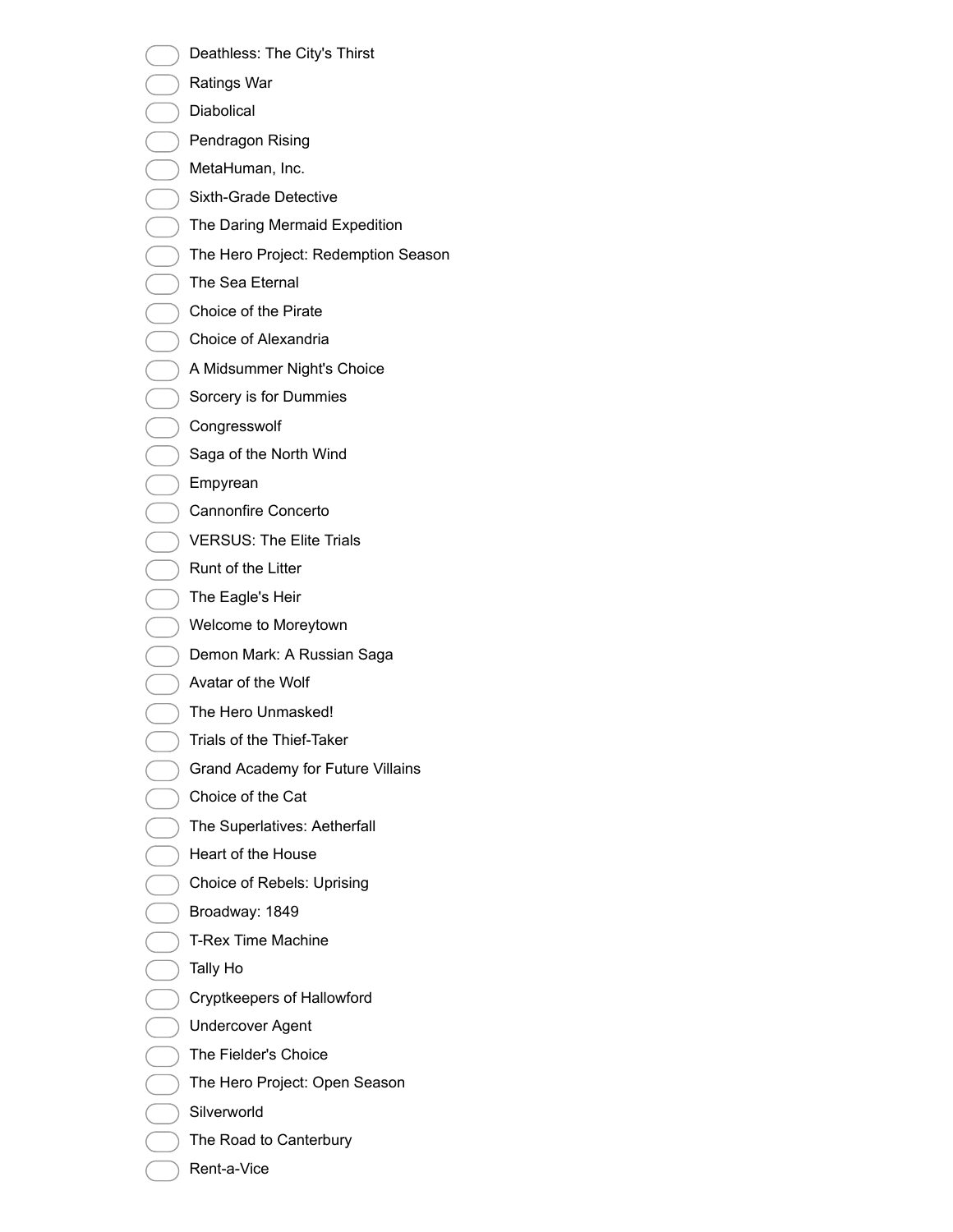I, Cyborg

- Blood Money
- Werewolves: Haven Rising
- Choice of Magics
- **DinoKnights**
- Choice of Broadsides: HMS Foraker
- The Mysteries of Baroque
- The Martian Job
- Gilded Rails
- Stronghold: A Hero's Fate
- Weyrwood
- Death Collector
- 7th Sea
- The Tower Behind the Moon
- Chronicon Apocalyptica
- Drag Star!
- The Superlatives: Shattered Worlds
- Fog of War: The Battle for Cerberus
- Pon Para and the Great Southern Labyrinth
- Fool!
- Asteroid Run: No Questions Asked
- Exile of the Gods
- Heroes of Myth
- Psy High 2: High Summer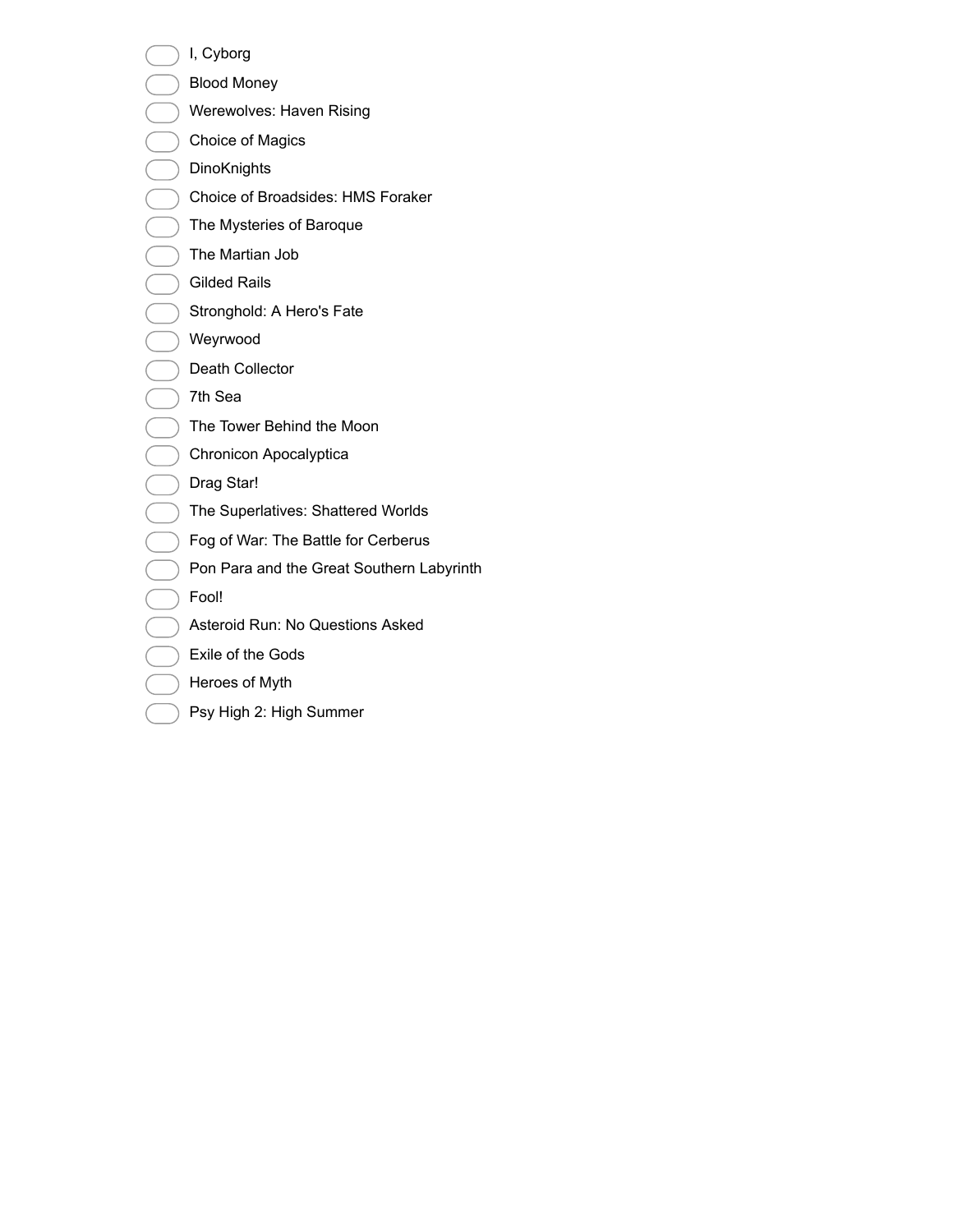#### 10. **What's your favorite Hosted Games title?**

*Mark only one oval.*

- Popcorn, Soda...Murder?
- The Nightmare Maze
- What Happened Last Night?
- Paranoia
- Imprisoned
- Land of Three Classes
- Marine Raider
- Dilemma
- Zombie Exodus
- Zebulon
- Mobile Armored Marine
- The Race
- Dead Already?
- Apex Patrol
- Sons of the Cherry
- Way Walkers: University
- Life of a Wizard
- Sabres of Infinity
- Way Walkers: University 2
- Paradox Factor
- Burn(t)
- Unnatural
- Tin Star
- ) Trial of the Demon Hunter
- Planetary Quarantine
- Life of a Mobster
- Fatehaven
- $\big)$  Path of Light
- Sword of the Elements
- Gangs of Old Camp
- Divided We Fall
- The Ascot
- Somme Trench
- Silent Gear
- Lords of Aswick
- The Lost Heir: The Fall of Daria
- Seven Bullets
- Zombien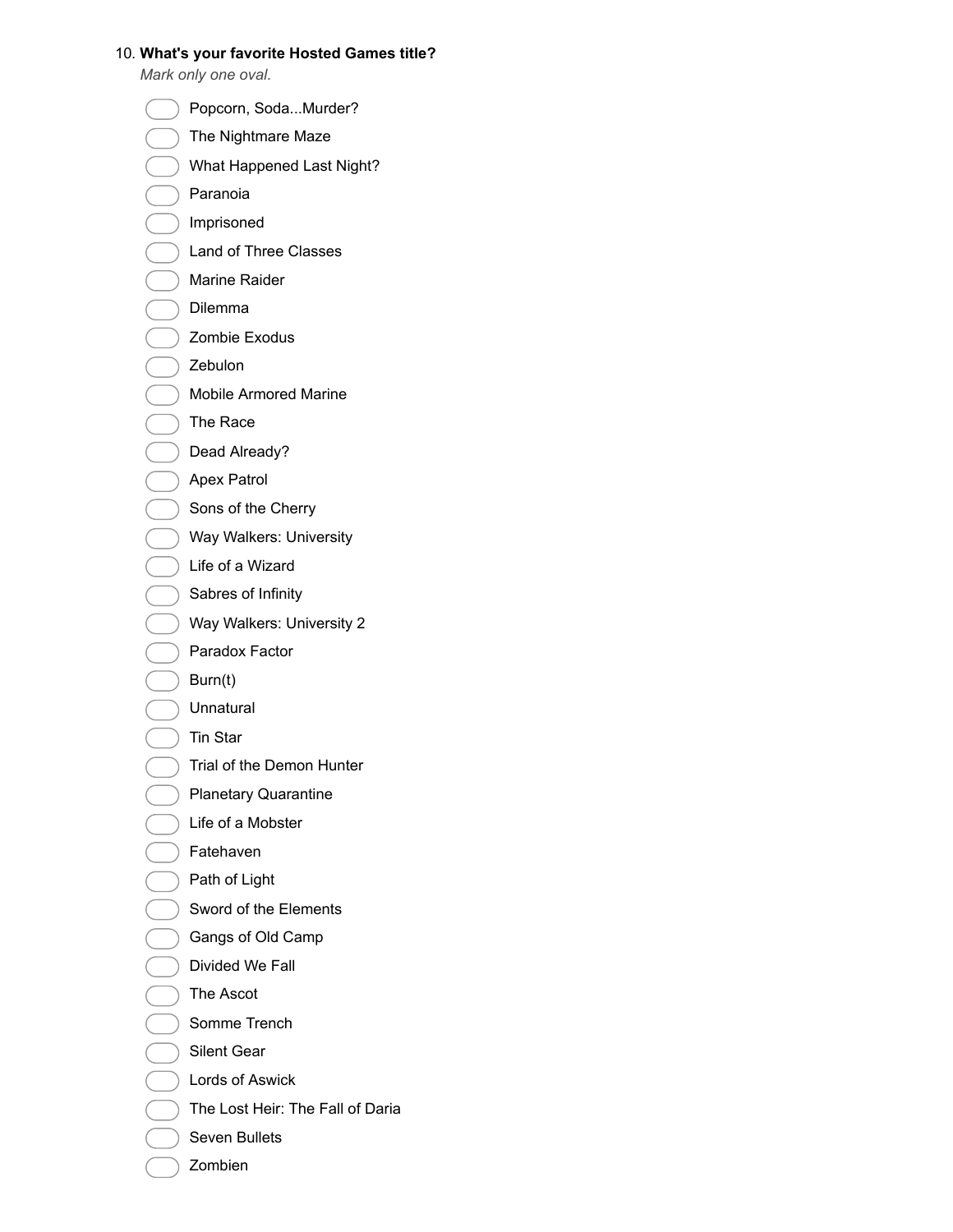- The Volunteer Firefighter
- Shadow Horror
- No Proper Thief
- Double/Cross
- Samurai of Hyuga
- Dancing with Demons
- So, You're Possessed!
- Founders Saga
- Attack of the Clockwork Army
- A Study in Steampunk: Choice by Gaslight
- Captive of Fortune
- Factions: Raids of the Divided
- Community College Hero: Trial by Fire
- Vampire House
- Lost Heir 2: Forging a Kingdom
- Wizardry Level C
- Scarlet Sails
- Magikiras
- Guns of Infinity
- First Year Demons
- Best of Us
- Gambling with Eternity
- Doomsday on Demand
- Starship Adventures
- The Iron Destinies
- Academy of Disaster
- Swamp Castle
- The 3Games
- Machinations: Fog of War
- Samurai of Hyuga 2
- Elemental Saga: The Awakening
- Tomb of the Khan
- Twin Flames
- Zombie Exodus: Safe Haven
- Tokyo Wizard
- Evertree Inn
- The Great Tournament
- Spacing Out
- Lost Heir 3: Demon War
- The Daily Blackmail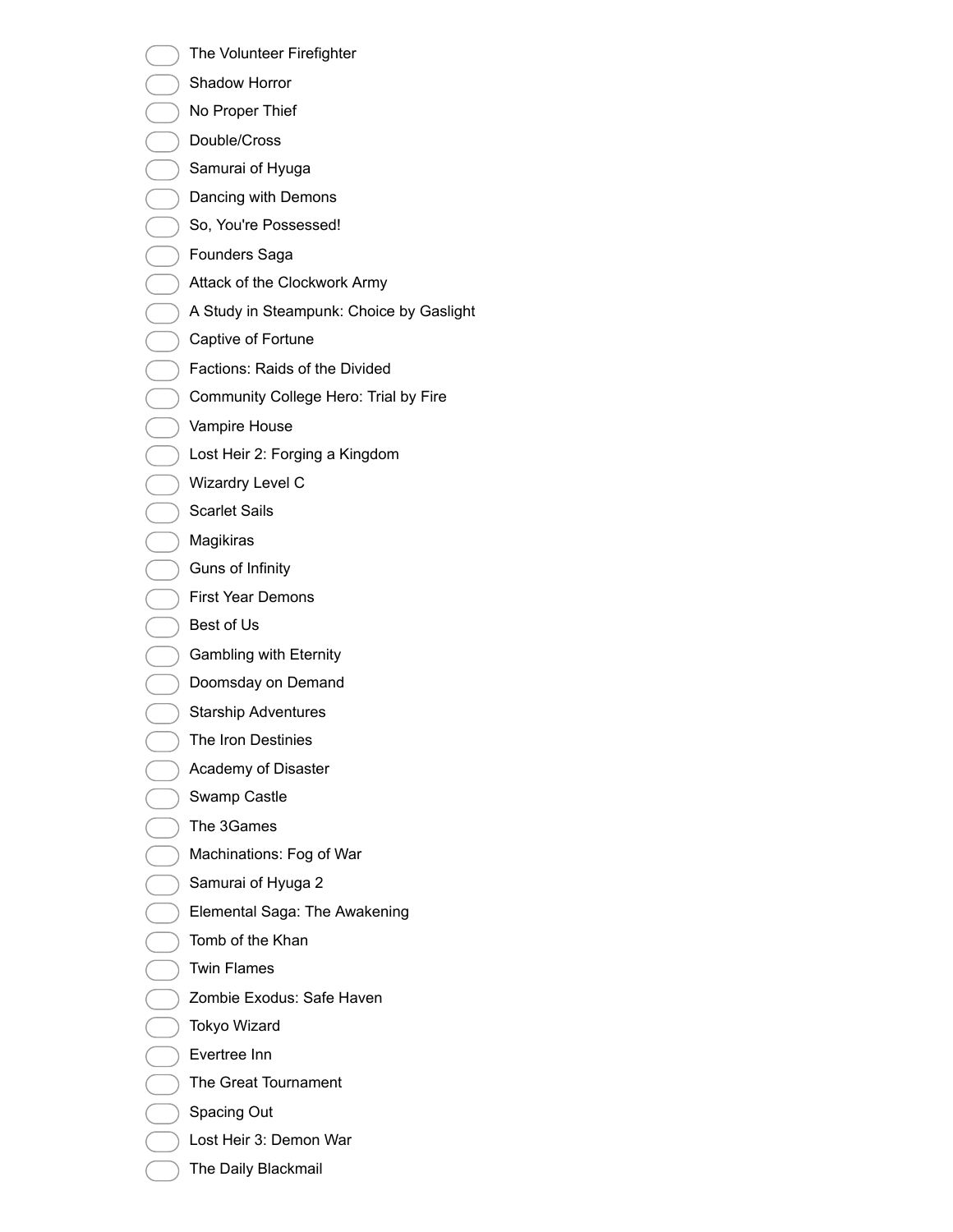- Paradigm City
- Treasure of the Forbidden City
- My Day off Work
- The Spy and the Labyrinth
- Diamant Rose
- Knight of the Fellowship
- The Dryad's Riddle
- Lost In The Pages
- Highlands, Deep Waters
- Samurai of Hyuga 3
- Foundation of Nightmares
- ) The Aether: Life as a God
- Comrade or Czar
- Great Tournament 2
- Wayhaven Chronicles: Book One
- Fallen Hero: Rebirth
- Highway Wars
- NE by NW Oz
- The Kepler Colony: Evacuation
- Community College Hero: Knowledge is Power
- A Mummy is Not an Antique
- The Courting of Miss Bennet
- Doomsday on Demand 2
- The Harbinger's Head
- The Last Wizard
- The Magician's Burden
- The Haze Under Windbrooke
- The Twelve Trials
- The Grim and I
- Nuclear Powered Toaster
- Love at Elevation
- The Slayer of Evil
- Missing Wings
- Critical Mass: The Bridge
- The Butler Did It
- Life of a Mercenary
- Gladiator: Road to the Colosseum
- Keeper of the Sun and Moon
- Dragon Racer
- JRY's Tudor Intrigue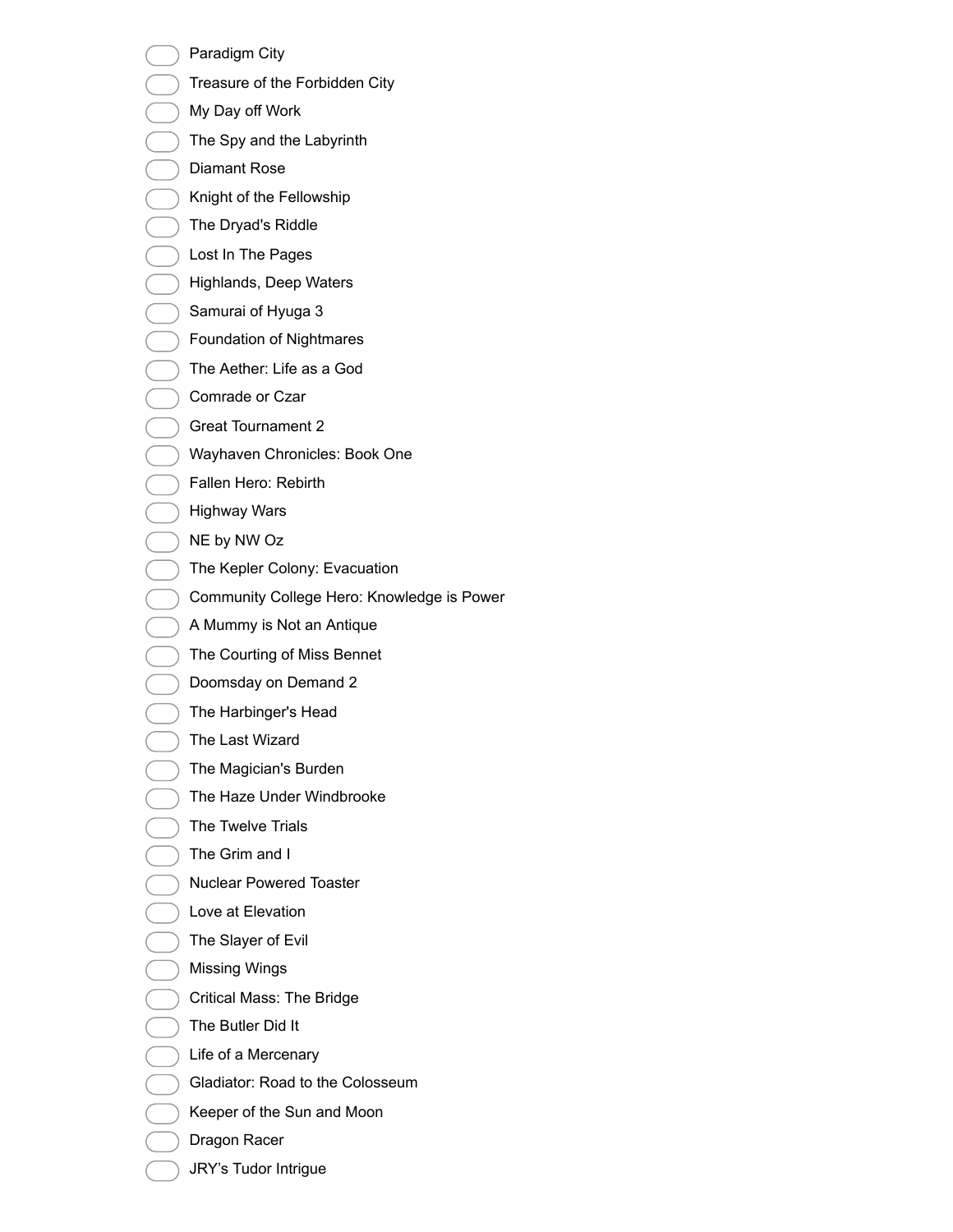| The Paths to Greatness                                                    |  |
|---------------------------------------------------------------------------|--|
| Sordwin: The Evertree Saga                                                |  |
| <b>Totem Force</b>                                                        |  |
| The Saga Of Oedipus Rex                                                   |  |
| Who Was the Real Robin Hood?                                              |  |
| A Sensei's Story                                                          |  |
| Scratch                                                                   |  |
| One Minute Mysteries                                                      |  |
|                                                                           |  |
| 11. How did you find this survey?<br>Mark only one oval.                  |  |
| Link from our mailing list                                                |  |
| Link from one of our games                                                |  |
| Link from our website                                                     |  |
| Link from our forums                                                      |  |
| Link from social media                                                    |  |
| Other:                                                                    |  |
|                                                                           |  |
|                                                                           |  |
| 13. What's your least favorite thing about our games?                     |  |
|                                                                           |  |
|                                                                           |  |
|                                                                           |  |
|                                                                           |  |
| 14. Is there any other feedback you'd like to share with Choice of Games? |  |
| <u> 1989 - Johann Stoff, amerikansk politiker (d. 1989)</u>               |  |
|                                                                           |  |
|                                                                           |  |
|                                                                           |  |
|                                                                           |  |
|                                                                           |  |

**Demographics**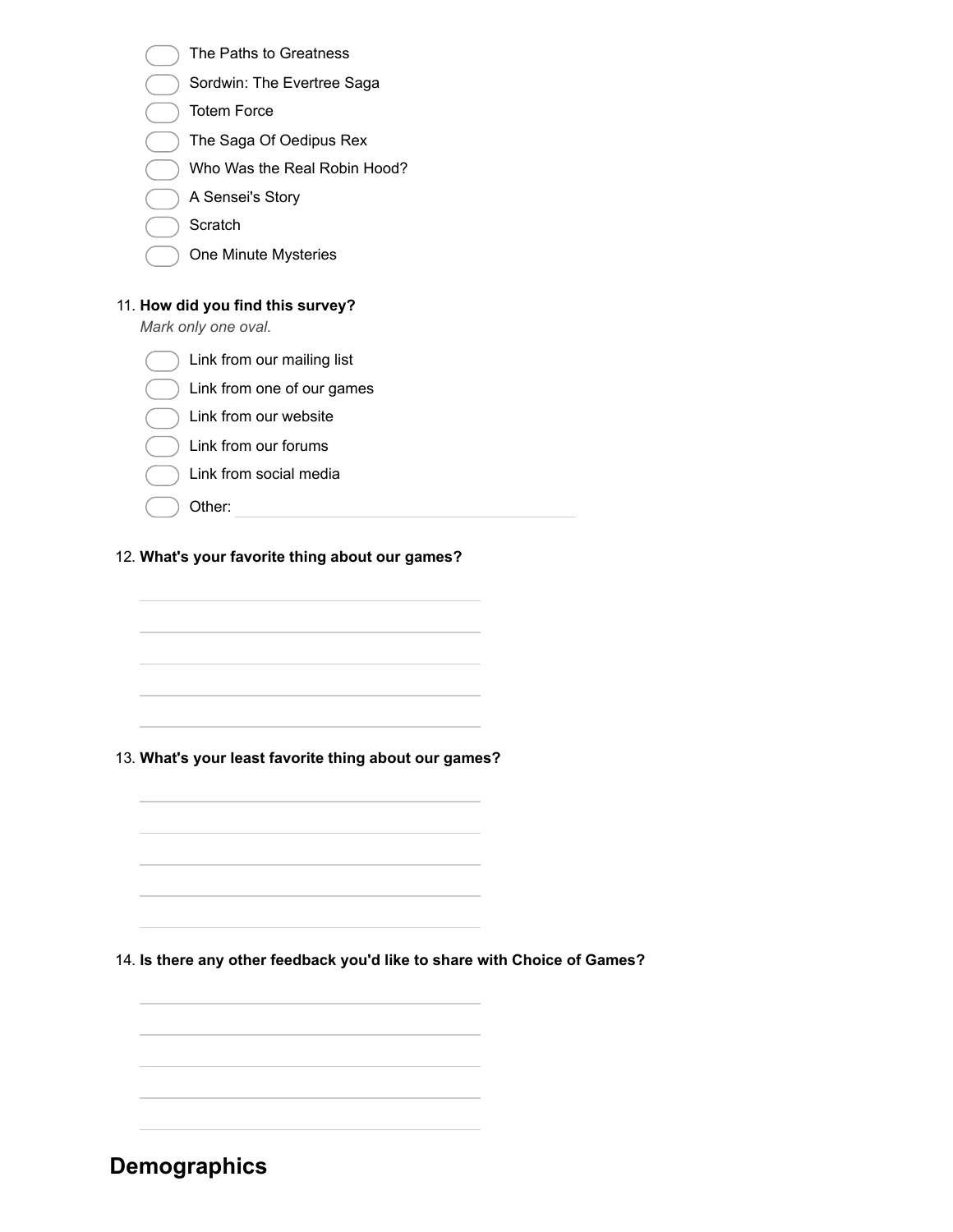All questions are optional.

|  |  |  |  | 15. How old are you? |
|--|--|--|--|----------------------|
|--|--|--|--|----------------------|

*Mark only one oval.*

|  | Under 18 years old |  |  |  |
|--|--------------------|--|--|--|
|--|--------------------|--|--|--|

- 18 to 29 years old
- 30 to 45 years old
- 46 to 60 years old
- Over 60 years old
- Prefer not to answer

#### 16. **What is your gender? (select multiple, if applicable)**

*Check all that apply.*

| Male                 |
|----------------------|
| Female               |
| Nonbinary            |
| Genderqueer          |
| Genderfluid          |
| Agender              |
| Prefer not to answer |
| Other:               |

17. **Would you describe yourself as cisgender or transgender?**

*Check all that apply.*

| Cisgender            |
|----------------------|
| Transgender          |
| Prefer not to answer |
| Other:               |

#### 18. **What is your sexuality? (select multiple, if applicable)**

*Check all that apply.*

| Straight             |  |
|----------------------|--|
| Gay or lesbian       |  |
| <b>Bisexual</b>      |  |
| Pansexual            |  |
| Asexual              |  |
| Aromantic            |  |
| Prefer not to answer |  |
| ther:                |  |